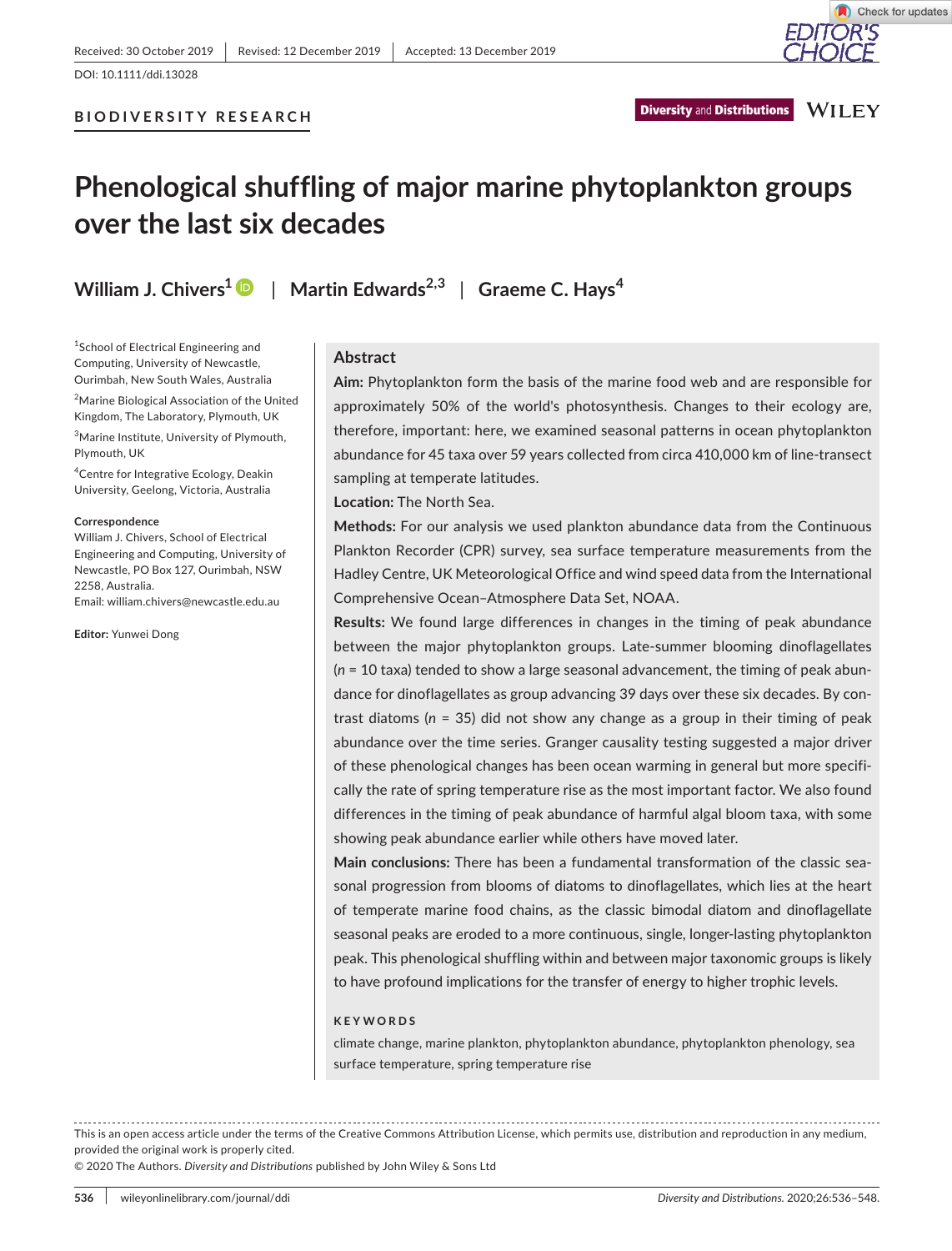## **1** | **INTRODUCTION**

It is widely accepted that climate change may impact the seasonal timing (phenology) of biological events such as breeding, migration and seasonal peaks in abundance (Bedford, Johns, Greenstreet, & McQuatters-Gollop, 2018; Boyce, Petrie, Frank, Worm, & Leggett, 2017; Hunter-Cevera et al., 2016; Pecl et al., 2017; Root et al., 2003; Stenseth & Mysterud, 2002; Thackeray et al., 2016). In some cases, it is suspected that different rates of phenological change within ecosystems may lead to a reshaping of trophic linkages and hence ecosystems may start to function in new ways (Thackeray et al., 2016). For example, different rates of phenological change of pollinators have impacted the match between the abundance of consumers and their resources (Thackeray et al., 2010), between plants and their pollinators (Hegland, Nielsen, Lázaro, Bjerknes, & Totland, 2009) and in juvenile diet composition of a marine top predator (Howells et al., 2017). Establishing evidence for such phenological shuffling across multiple species and trophic levels is, however, often limited by the availability of species-specific empirical data spanning long periods. As time series lengthen, so their value can grow to address new questions (Edwards, Beaugrand, Hays, Koslow, & Richardson, 2010).

To examine long-term phenological changes in ocean plankton, we used a 59-year time series from the Continuous Plankton Recorder (CPR) survey (Richardson et al., 2006), examining how the seasonal timing of peak abundance has changed over the last 59 years for a range of common diatoms and dinoflagellates. The CPR survey is unique in its length of operation, spatial coverage and taxonomic resolution and, consequently, has been used to make a series of seminal discoveries of changes in plankton abundance and distribution over the last few decades (McQuatters-Gollop et al., 2011; Richardson & Schoeman, 2004).

Marine plankton are thought to be a sensitive indicators of climate change with, for example, major changes in their range have been noted over the last 50 years (Barton, Irwin, Finkel, & Stock, 2016; Chivers, Walne, & Hays, 2017; Hinder et al., 2012). Fifteen years ago, the CPR data were used to identify major phenological changes in seasonal abundance of ocean plankton (Edwards & Richardson, 2004), leading to a series of studies that examined plankton phenology across the ocean basins (Atkinson et al., 2015; Chiba, Batten, Sasaoka, Sasai, & Sugisaki, 2012; Schlüter, Kraberg, & Wiltshire, 2012). Often these studies have tended to focus on phytoplankton as one group or to focus only on one or a few taxa; for example, in a recent study, a 13-year time series was used to show how cell division rates for an important picophytoplankter, *Synechococcus*, was impacted by temperature so that ocean warming caused earlier blooming (Hunter-Cevera et al., 2016). In some studies patterns of phenological change in the plankton have been documented across multiple taxa, as in a notable study using data from the North Sea which reported both advances and delays in the seasonal timing of peak abundance for different plankton taxa occurring in the same area, leading to the suggestions that new trophic linkages are forming over time in the oceans (Edwards & Richardson, 2004). More recently, Hinder et al. (2012) used CPR data to show continued marked changes in phytoplankton

**EXECUTERS ET AL.** THE STALE STALE SET ALL AND RESIDENCE ASSESSED AS A REPORT OF A LIGHT OF A LIGHT OF A LIGHT OF A LIGHT OF A LIGHT OF A LIGHT OF A LIGHT OF A LIGHT OF A LIGHT OF A LIGHT OF A LIGHT OF A LIGHT OF A LIGHT O

phenology as well as abundance. Most notably, compared to earlier work (Edwards & Richardson, 2004), earlier summer blooming of dinoflagellates had continued along with a reduced relative abundance of dinoflagellates compared diatoms (Hinder et al., 2012).

The reasons for these different phenological shifts across plankton taxa have, however, remained enigmatic. Here, we use a longer time series of plankton observations than examined previously (Edwards & Richardson, 2004) as well as a wider range of taxa (Hinder et al., 2012). We first assess whether there have been different phenological changes between diatoms and dinoflagellates over a near 60-year time series. Second, we identify environmental drivers of the observed phenological changes, examining links between plankton phenological change and sea surface temperature (SST), the rate of ocean warming in spring as well as windiness. By examining a data set that is unique in terms of its length, spatial coverage and multi-taxa composition, we considered how life history and environment change may interact to impact observed patterns of plankton phenological change.

## **2** | **METHODS**

## **2.1** | **Plankton data collection**

The plankton abundance data used in this analysis were collected by the Sir Alister Hardy Foundation for Ocean Science (SAHFOS) using Continuous Plankton Recorder (CPR) survey machines. The CPR survey is the longest-running plankton survey (Edwards & Richardson, 2004; Richardson et al., 2006) having commenced in 1931 and with continuous data from 1946.

We briefly summarize the CPR survey here, it is described in detail elsewhere (Batten et al., 2003; Richardson et al., 2006; Warner & Hays, 1994). The CPR machines are towed at approximately 6–7 m depth behind "ships of opportunity": volunteer commercial shipping vessels. Plankton are collected in a slowly scrolling mesh (size 270 μm) and sandwiched by a second mesh before being rolled up in 4% formaldehyde. Some phytoplankton may escape this mesh size, but the proportions of the taxa captured are consistent and comparable between samples—the methods of analysis of these samples developed by SAHFOS have been consistent since 1958. The plankton are collected at a minimum distance of 10 km from any shoreline to avoid interference from coastal conditions. The CPR data we used were from a consistently and highly sampled area of the survey and an area with a precedent for being used for phenological analysis (Edwards & Richardson, 2004). The data collated by SAHFOS include latitude, longitude, date, time and abundance.

## **2.2** | **Potential biases and limitations**

The CPR survey currently records ~300 phytoplankton entities (many to species level) in routine taxonomic analysis dating back over multidecades and more recently a large number of other organisms using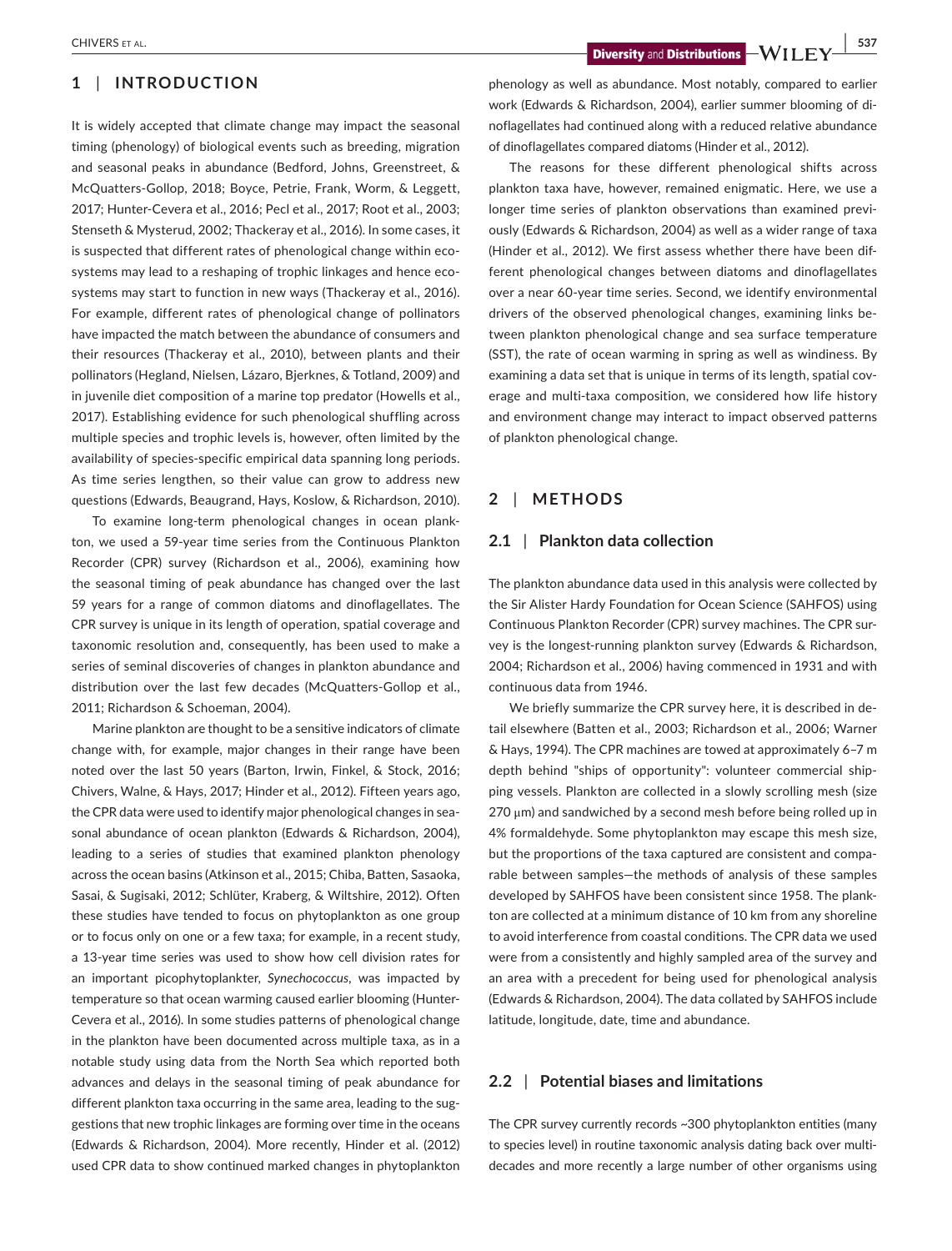**538 WII FY-Diversity** and **Distributions** 

molecular techniques. Due to the mesh size of CPR silks, many phytoplankton species are only semi-quantitatively sampled owing to the small size of the organisms. There is, thus, a bias towards recording larger armoured flagellates and chain-forming diatoms and that smaller species abundance estimates from cell counts will probably be underestimated in relation to other water sampling methods. However, the proportion of the population that is retained by the CPR silk reflects the major changes in abundance, distribution and specific composition; that is, the percentage retention is roughly constant within each species even with very small-celled species (e.g., *Emiliania huxleyi*) (Edwards, Johns, Leterme, Svendsen, & Richardson, 2006). The more recent addition of an autonomous water sampler on board certain CPRs can now provide information on the whole size-spectrum of plankton using molecular techniques from bacteria and viruses to flagellates and other taxa not normally identified using standard CPR analysis.

## **2.3** | **Geographic area**

The plankton, SST and wind speed (WSPD) data were from the period 1958-2016 and geographic area 55-58°N, 2°W-8°E (in the North Sea). We selected this area as it corresponds with an earlier seminal study of changing phenology of plankton using a shorter CPR time series from 1960–2002 (Edwards & Richardson, 2004).

## **2.4** | **Sample size and taxa**

The sample size was 22,130 SAHFOS records from the chronological period and geographic area above. The taxa used were as follows: *Ceratium furca*, *C. fusus*, *C. horridum*, *C. lineatum*, *C. longipes*, *C. macroceros*, *C. tripos*, *Dinophysis* spp., *Prorocentrum* spp., *Protoperidinium* spp., *Asterionellopsis glacialis*, *Chaetoceros Hyalochaete* spp.\*, *C. Phaeoceros* spp.\*, *Cylindrotheca closterium*\*, *Ditylum brightwellii*\*, *Eucampia zodiacus*\*, *Fragilaria* spp., *Gyrosigma* spp.\*, *Navicula* spp.\*, *Odontella aurita*, *O. sinensis*, *Paralia sulcata*, *Proboscia alata*, *P. inermis*\*, *Pseudo nitzschia delicatissima complex*\*, *Pseudo nitzschia seriata complex*\*, *Rhizosolenia hebetata semispina*, *R. imbricata*, *R. styliformis*\*, *Skeletonema costatum*, *Thalassionema nitzschioides*\*, *Thalassiosira* spp. and *Thalassiothrix longissima*. These taxa were selected because (a) they were well-sampled and/or (b) they were used by Edwards and Richardson (2004). Some diatom taxa, denoted above by a star (\*), showed two distinct seasonal peaks in abundance, one in the spring and one in the autumn. For the taxa with two seasonal peaks, we calculated both the timing of the spring peak in abundance and the autumn peak in abundance.

# **2.5** | **Indices of diatom and dinoflagellate seasonal peaks**

Using an established methodology (Edwards & Richardson, 2004), we calculated the seasonal timing of peak abundance of each taxon as follows:

$$
S_p = \frac{\sum_{i=1}^{12} M \cdot x_m}{\sum_{i=1}^{12} x_m}
$$

where  $S_n$  is the seasonal peak, M is the number of the month (1-12) and  $x<sub>m</sub>$  is the mean abundance in the month. Twelve of the diatom taxa exhibited population peaks in both spring and autumn and in some analyses these peaks were treated separately, giving 10 dinoflagellate taxa and 35 diatom taxa.

# **2.6** | **Sea Surface Temperature (SST) and Wind Speed (WSPD) parameters**

Monthly mean SST (°C) measurements from 1958 to 2016 for each  $1 \times 1$ ° grid cell were obtained from the Hadley Centre of the UK Meteorological Office [\(http://www.metoffice.gov.uk/hadobs/hadis](://www.metoffice.gov.uk/hadobs/hadisst/) [st/](://www.metoffice.gov.uk/hadobs/hadisst/)) (Rayner et al., 2003). Annual SST means were calculated for the geographic area used.

Monthly mean WSPD (ms<sup>-1</sup>) data for each  $1 \times 1^\circ$  grid cell were obtained from the International Comprehensive Ocean–Atmosphere Data Set (ICOADS, [http://icoads.noaa.gov/](://icoads.noaa.gov/)) (Freeman et al., 2017). Yearly scalar wind means were calculated for the geographic area used.

## **2.7** | **Further analysis**

A potential problem when using long-term data is that of serial autocorrelation which can result in Type I errors in correlation analysis (Yule, 1926). We controlled for such autocorrelation using a modified Chelton method to re-estimate the number of degrees of freedom, as described by Pyper and Peterman (1998).

Potential causal relationships in a time series can be further tested using a Granger test (Thurman & Fisher, 1988), a method borrowed from econometrics. In this procedure, past values of a putative causal variable (here SST or WSPD) are used in a regression model to predict future values of the dependent variable after adjusting for past values of the latter. This approach is a more rigorous measure of causality than that provided simply by past temporal correlations (Thurman & Fisher, 1988).

## **2.8** | **Code and data availability**

All code was written in the in the R statistical language (R Core Team, 2015), which is open source and freely available. Enquiries about the code used here can be directed to the corresponding author, W.J.C.

The data that support the findings of this study are publicly available:

1. The plankton population data are available from the SAHFOS CPR Survey, now part of the Marine Biological Association (MBA) of the United Kingdom: [https://www.cprsurvey.org/.](https://www.cprsurvey.org/)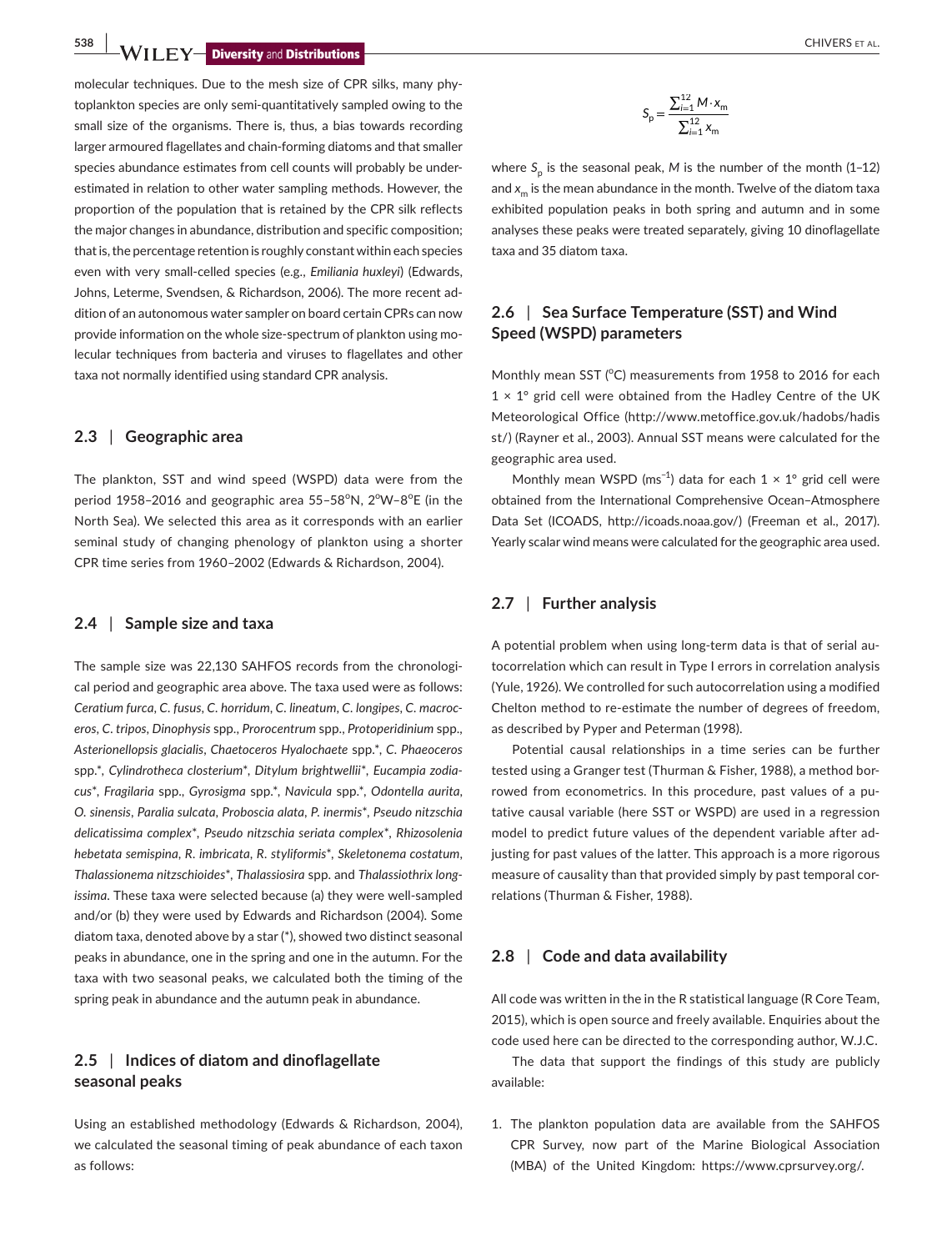- 2. The temperature data are available from the Hadley Centre Sea Ice and Sea Surface Temperature data set (HadISST): [http://www.](://www.metoffice.gov.uk/hadobs/hadisst/) [metoffice.gov.uk/hadobs/hadisst/](://www.metoffice.gov.uk/hadobs/hadisst/).
- 3. The wind speed data are available from the International Comprehensive Ocean-Atmosphere Data Set (ICOADS): [http://](://icoads.noaa.gov/) [icoads.noaa.gov/.](://icoads.noaa.gov/)

## **3** | **RESULTS**

## **3.1** | **Summary of results**

Our study is unique in its six-decade analysis of 45 taxa. Our most striking result is the approximately 39 day advance of the seasonal peak of the dinoflagellates between 1958 and 2016, from mid-August moving forward to early July, while the time of peak abundance for diatoms did not move significantly (Figures 1 and 2). All individual dinoflagellate taxa exhibited large advances while the individual diatom taxa exhibited considerable variation in response.

While the sea surface temperature (SST) and wind speed (WSPD) varied over the last six decades (Figure 3a,b), only the rate of ocean warming in spring (Figure 3c) exhibited a monotonic change among these potential drivers of phenological change. Our second result is that the change in dinoflagellate phenology appears to be most strongly driven by the rate of spring SST rise, although mean spring SST and mean annual SST were also significant drivers. We found very little evidence of causal relationships between SST and diatom phenology. Similarly, interaction between WSPD and SST affected the dinoflagellates but not the diatoms, WSPD alone was not significant.

The two phytoplankton groups also differed in changes to abundance. The abundance of the diatoms fell in the first two decades but has risen since then, the dinoflagellates by contrast have exhibited a general decline in abundance over the six decades (Figure 4a,b). The abundance of the diatoms is negatively affected by WSPD whereas the dinoflagellate abundance is negatively associated with SST. These changes in abundance had little effect on the duration or rate of rise and fall of their seasonal peaks (Figure 4c,d).

Many of the individual taxa examined here are known to cause harmful blooms, including most of the dinoflagellate taxa. While all the dinoflagellate taxa have moved earlier in the year the diatom taxa have exhibited movement both earlier and later, including HAB taxa (see section 3.5).

# **3.2** | **Differences in the movement of seasonal peaks of the major phytoplankton groups and individual taxa**

All individual dinoflagellate taxa exhibited advancing timing of seasonal peak abundance (Figure 2; Tables S1, S2), ranging from *Ceratium macroceros* (52.9 days earlier) to *C. longipes* (19.4 days earlier), the latter being the only dinoflagellate taxon to move less than

three weeks over the 59 years. In addition to *C. macroceros*, seven other dinoflagellate taxa (a combined 91.1% of the dinoflagellate total) exhibited movement of one month or greater.

While the diatoms as a group showed no significant phenological movement, individual diatom taxa showed a greater range of changes in the timing of peak abundance than did the individual dinoflagellate taxa (Figure 2; Tables S1, S3). Six of the 35 diatom taxa (20.9% of total) advanced approximately one month or more and five (4.7% of total) showed peak abundance delayed by a week or more. Twelve taxa (48.3% of total) exhibited movement of a week or less in either direction.

## **3.3** | **Environmental drivers of phenological changes**

The six decades and geographic area used here exhibited periods of slight ocean cooling in the first three decades and then strong ocean warming in the latter three (Figure 3a), an increase in the annual mean wind speed in the first half of the time series and decrease in the later half (Figure 3b) and by contrast a consistent increase over the six decades in the rate of ocean warming in the months March to May (Figure 3c), the latter exhibiting the only monotonic change among these potential environmental drivers.

## **3.3.1** | **Correlations with major groups**

After adjusting for serial autocorrelation using the modified Chelton method (Pyper & Peterman, 1998) we found significant correlations between the timing of the seasonal peak of the dinoflagellates and aspects of the SST: the most significant correlations were with the spring months' SSTs, the rate of temperature rise in spring and the yearly mean SST. We found no relationship between the SST and the seasonal peak of the diatoms, either spring or autumn bloomers, nor did we find any correlation between wind speed and the seasonal peaks of any group (Figures S2, S3; Tables S4, S5, S6).

# **3.3.2** | **Causal relationships—effect of SST and WSPD on dinoflagellates**

The Granger test (Thurman & Fisher, 1988), most often used in econometrics, can be used to examine causal relationships in a time series: past values of potential causal variables are used in a regression model to predict future values of the dependent variable(s). This method provides more evidence of causal relationships than that provided by simple past temporal correlations and helps to establish a causal link. We found significant Granger causality relationships between the annual and monthly SST measures and the seasonal peak of the dinoflagellates, the most significant relationship being with the spring SST change (Figure S3; Table S7). The significant months other than the spring change for the dinoflagellates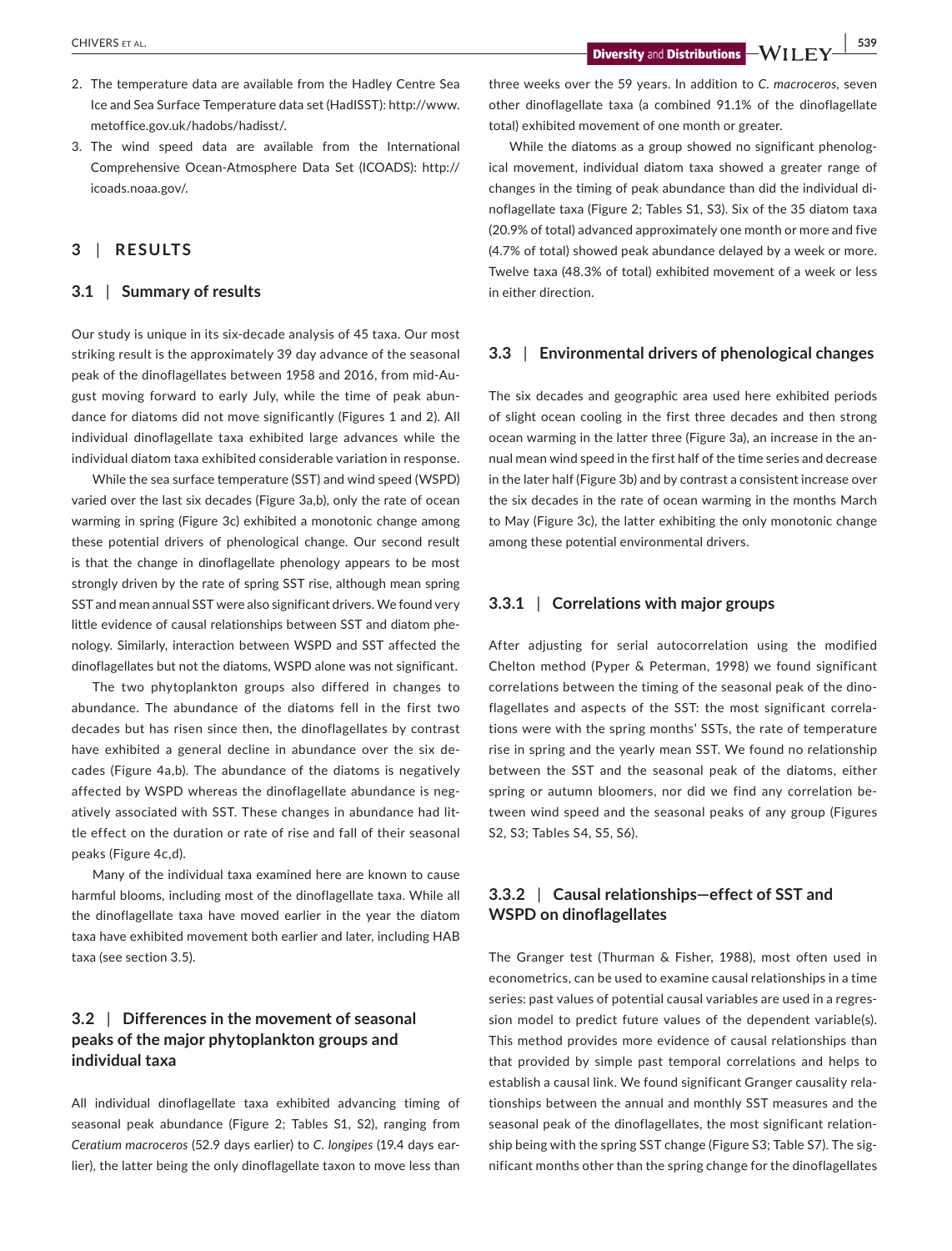

**FIGURE 1** Timing of the seasonal peak in abundance of the major phytoplankton groups. Period 1958–2016, geographic area 55–58° N, 2° W–8° E. The spring- and autumn-blooming diatoms are shown separately. Loess smoothers were used for locally weighted polynomial regression, the grey areas indicating the 95% confidence interval. AU, autumn bloom; DIA, diatoms; DIN, dinoflagellates; SP, spring bloom

were the months of the second half of the year. Eight of the individual dinoflagellate taxa exhibited sensitivity to SST including the five most abundant taxa and representing 91.1% of the total. Six of the dinoflagellate taxa exhibited sensitivity to the rate of spring SST rise, representing 85.7% of the group and six of the dinoflagellate taxa (64.3% of the total) exhibited sensitivity to WSPD (Table S8).

# **3.3.3** | **Causal relationships—effect of SST and WSPD on diatoms**

The Granger test found no causal relationships between SST and the diatoms as a group with the exception of the February SST (Figure S3; Table S7). We found effects of SST on twelve of the individual diatom taxa representing 26.3% of the total and effects of the rate of spring SST rise on six of the diatom taxa representing 22.9% of the total but in neither case were the two most abundant taxa affected. The diatoms were far more affected by WSPD—Granger causality testing found significant links between twenty of the taxa and WSPD, 67% of the total and including the three most abundant taxa (Table S9).

## **3.3.4** | **Interaction between SST and WSPD—effect on dinoflagellates**

We looked for interactions between aspects of the SST (annual mean SST, spring SST change and fitted spring SST change) and annual mean WSPD in a regression model predicting the seasonal peaks of the phytoplankton groups (raw and weighted means)—such an interaction may indicate a collective effect of these factors on seasonal peaks. We found highly significant interaction terms between SST and WSPD for

the dinoflagellates as a group (*p* values ranging from .0286 to <.0001) and there were significant effects of interaction between WSPD and both SST and spring SST rise on individual taxa, seven of the taxa exhibiting significant effects (90.5% of total) with the former and eight of the taxa (91.4%) with the latter SST measure. The six most abundant taxa (87% of total) exhibited effects of the interaction between WSPD and both SST measures. In all cases, the SST measures were significant while controlling for the WSPD, but the WSPD was not significant while controlling for the SST measures (Tables S10, S11).

## **3.3.5** | **Interaction between SST and WSPD—effect on diatoms**

The diatoms as a group exhibited no significant effects of interactions except for the diatom raw mean peak which was affected by the fitted spring SST change interacting with the mean WSPD (*p* = .0496). Four of the individual taxa showed significant effects of interaction between WSPD and SST including three of the five most abundant and 36.9% overall. Seven of the individual taxa showed significant effects of interaction between WSPD and rate of spring SST rise, including five of the seven most abundant and 51.2% overall. Again, SST measures were significant while controlling for the WSPD, but the WSPD was not significant while controlling for the SST measures (Tables S10, S12).

## **3.3.6** | **Multiple regression—both groups**

Stepwise multiple regression analysis was also used, we found that the spring SST change was a common factor for the seasonal peaks of both phytoplankton groups. The WSPD was also a factor for the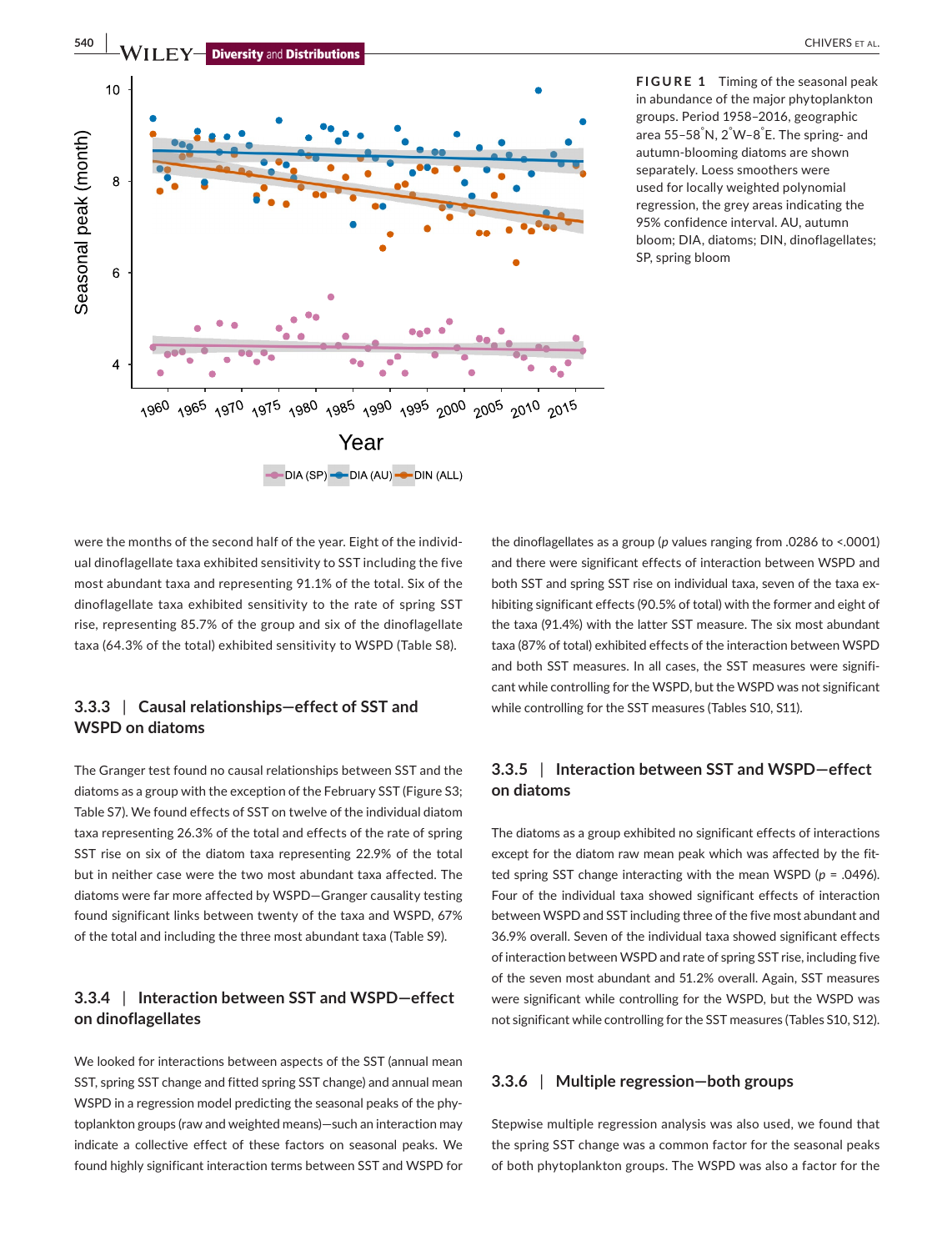

**FIGURE 2** Changes in the timing of the seasonal peaks over six decades for each taxon compared with (a) the initial timing of seasonal peak and (b) the proportion of the dinoflagellate or diatom population. To examine trends in seasonal peak movement either (Y) fitted values were used if the seasonal peaks exhibited a significant correlation ( $p < .05$ ) with year, or (N) the means of the first and last decades were used. Key: 1: Dinoflagellate overall mean (a only), 2: Diatom overall mean (a only), 3: *Ceratium furca*, 4: *C. fusus*, 5: *C. horridum*, 6: *C. lineatum*, 7: *C. longipes*, 8: *C. macroceros*, 9: *C. tripos*, 10: *Dinophysis* spp., 11: *Prorocentrum* spp., 12: *Protoperidinium* spp., 13: *Asterionellopsis glacialis*, 14: *Chaetoceros Hyalochaete* spp. AU, 15: *C. Hyalochaete* spp. SP, 16: *C. Phaeoceros* spp. AU, 17: *C. Phaeoceros* spp. SP, 18: *Cylindrotheca closterium* AU, 19: *C. closterium* SP, 20: *Ditylum brightwellii* AU, 21: *D. brightwellii* SP, 22: *Eucampia zodiacus* AU, 23: *E. zodiacus* SP, 24: *Fragilaria* spp., 25: *Gyrosigma* spp. AU, 26: *G.* spp*.* SP, 27: *Navicula* spp. AU, 28: *N.* spp. SP, 29: *Odontella aurita*, 30: *O. sinensis*, 31: *Paralia sulcata*, 32: *Proboscia alata*, 33: *P. inermis* AU, 34: *P. inermis* SP, 35: *Pseudo nitzschia delicatissima complex* AU, 36: *P. N. delicatissima complex* SP, 37: *Pseudo nitzschia*  seriata complex AU, 38; P. N. seriata complex SP, 39; Rhizosolenia hebetata semispina, 40; R. imbricata, 41; R. styliformis AU, 42; R. styliformis SP, 43: *Skeletonema costatum*, 44: *Thalassionema nitzschioides* AU, 45: *T. nitzschioides* SP, 46: *Thalassiosira* spp., 47: *Thalassiothrix longissima*, AU, autumn bloom; SP, spring bloom

dinoflagellates but was not as significant as SST and spring SST change (Table S13).

## **3.4** | **Changes in yearly abundance**

The yearly abundance of the diatoms and dinoflagellates have shown differing patterns over the last six decades. The abundance of the diatoms fell in the first two decades of the time series but has risen since then (Figure 4a), with *Thalassiosira* spp. increasing in relative abundance in the most recent four decades (Figure S5a). The abundance of the diatoms showed significant negative correlations with wind speed (Table S14). Stepwise multiple regression analysis (Table S15) and Granger causality analysis also find significant relationships between WSPD and diatom abundance (Table S16).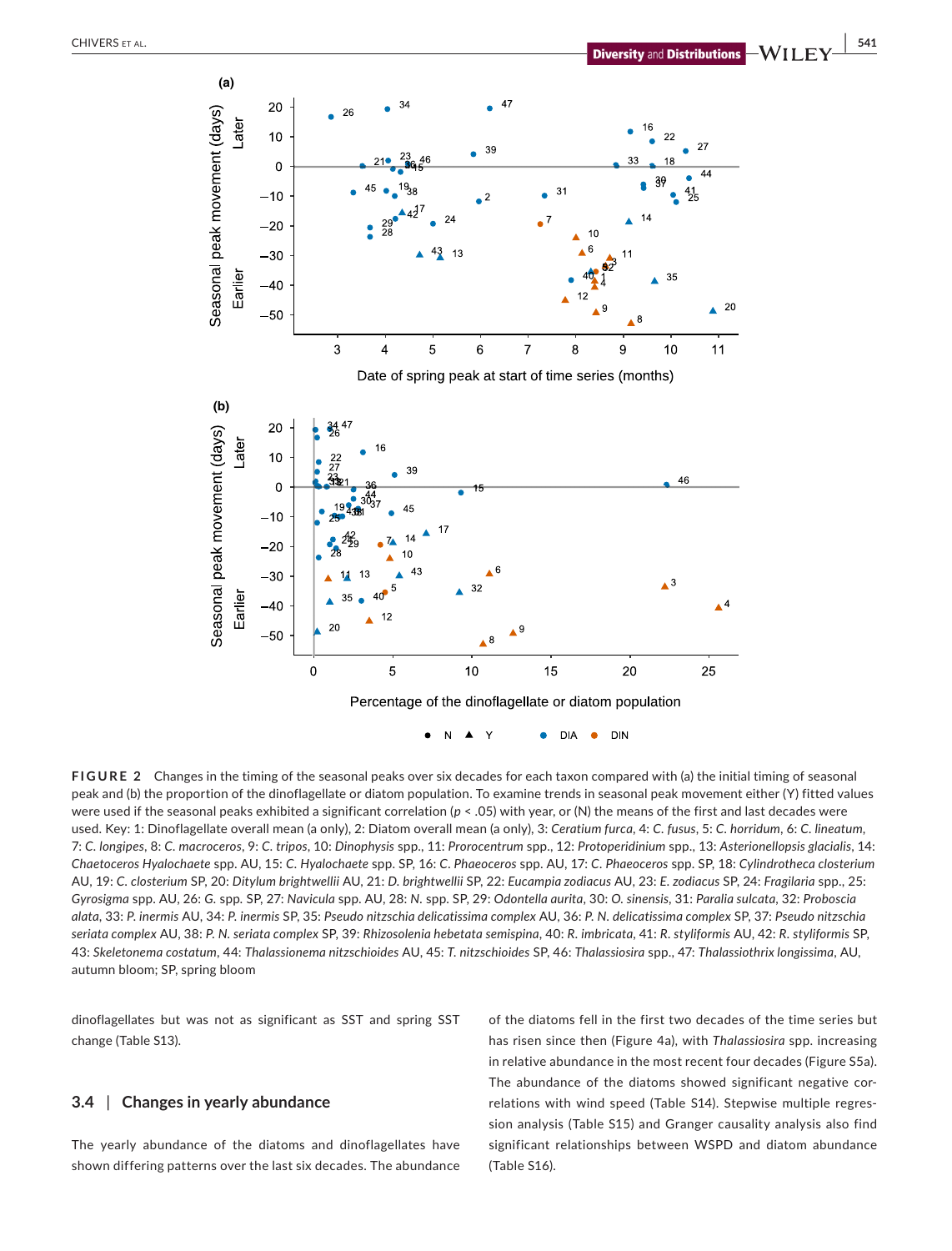

**FIGURE 3** Environmental drivers 1958–2016. (a) Annual mean sea surface temperature (SST), (b) Annual mean wind speed and (c) SST change in the spring months of March to May. Loess smoothers were used for locally weighted polynomial regression, the grey areas indicating the 95% confidence interval

The dinoflagellates by contrast have exhibited a general decline in abundance over the six decades (Figure 4b), the individual taxa generally maintaining their relative abundances (Figure S5b).

Dinoflagellate abundance showed significant negative correlations with SST and change of SST in spring (Table S14). Stepwise multiple regression analysis (Table S15) and Granger causality analysis (Table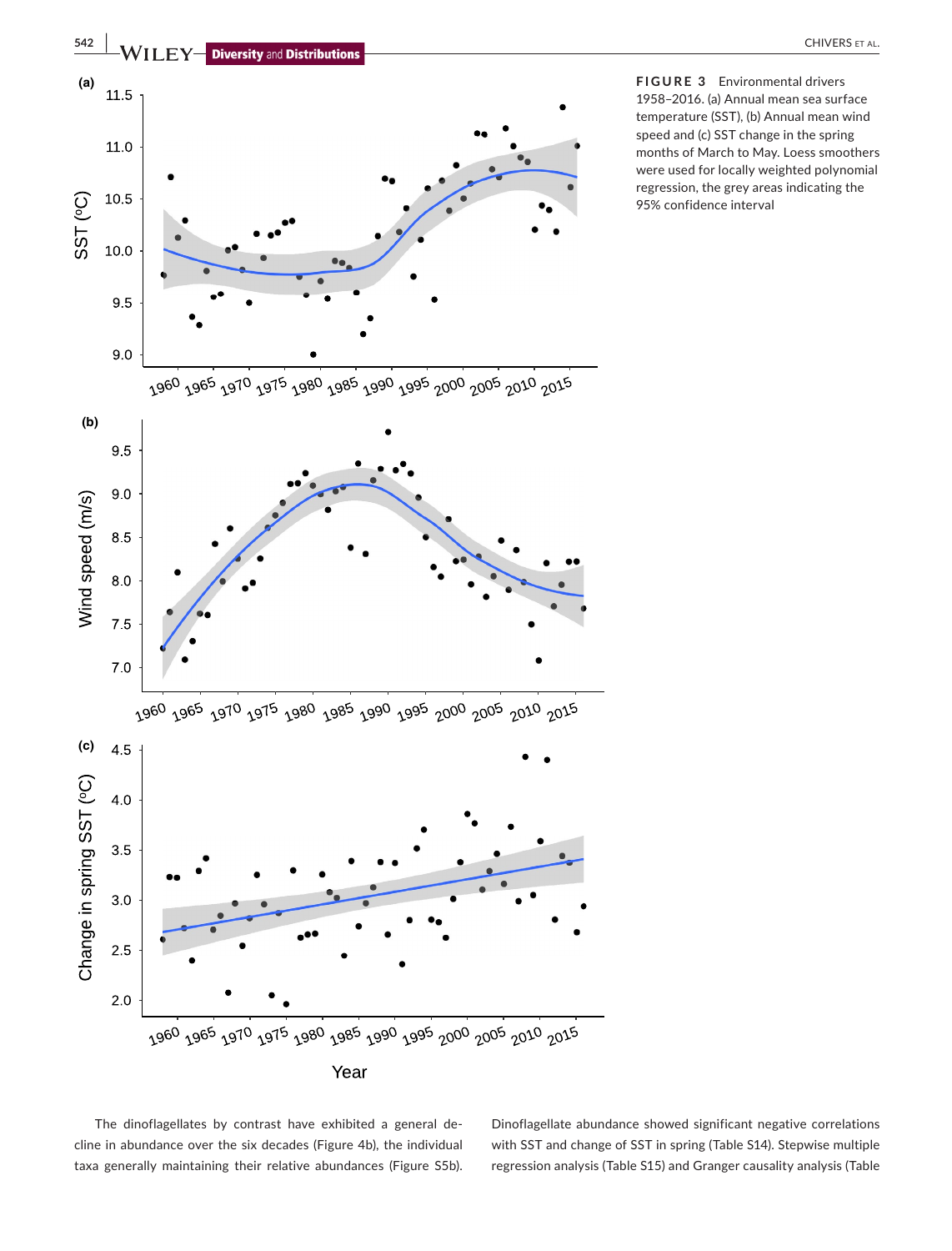

**FIGURE 4** Abundance (total cell counts per sample) of the diatoms and dinoflagellates over six decades. (a) Yearly abundance of diatoms 1958–2016, (b) Yearly abundance of dinoflagellates 1958–2016, (c) Monthly abundances of the diatoms and dinoflagellates, (d) Relative monthly abundance of the dinoflagellates in the first and second halves of the time series. Loess smoothers were used in (a) and (b) for locally weighted polynomial regression, the grey areas indicating the 95% confidence intervals. Note that due to differences in counting protocols, direct comparison between the diatom and dinoflagellate populations cannot be made. AU, autumn bloom; DIA, diatoms; DIN, dinoflagellates; SP, spring bloom

S16) also find significant relationships between SST and dinoflagellate abundance.

Month

The changes in abundance of the two groups have had little effect on the duration or rate of rise and fall of their seasonal peaks (Figure 4c). Adjusting for the difference in abundance of the dinoflagellates, the similarity of the shape of the seasonal peak in the first and last three decades of this time series and its 39-day advancement is evident (Figure 4d).

## **3.5** | **Differences between HAB taxa**

Many of the individual taxa examined here are known to cause harmful blooms, including most of the dinoflagellate taxa. While all the dinoflagellate taxa have moved earlier in the year the diatom taxa have exhibited movement both earlier and later, including HAB taxa. Of the more abundant diatoms examined here the *Chaetoceros* taxa move in both directions and *Skeletonema costatum* moves a month earlier, both genera known to cause HABs (Rensel & Whyte, 2003; Taylor, Fukuyo, Larsen, & Hallegraeff, 2003). The only diatom exhibiting a change in relative abundance, *Thalassiosira* spp., is a non-HAB taxon. Less abundant but among the diatom taxa exhibiting the largest shifts in seasonal peaks, *Pseudo nitzschia delicatissima complex* has moved nearly 40 days earlier, *Eucampia zodiacus* nine days later and *Proboscia inermis* 19 days later, these taxa are also being HAB taxa (Baek, Shimode, Han, & Kikuchi, 2008; Jiang et al., 2014; Nishikawa, Hori, Tanida, & Imai, 2007; Tang, Koch, & Gobler, 2010; Trainer et al., 2012). The majority of the dinoflagellate taxa examined here cause HABs (Baek et al., 2008; Taylor et al., 2003)—all these taxa have moved earlier in the year. Figure 5 illustrates the movement of three representative individual taxa known to cause HABs; the dinoflagellate *Ceratium fusus* has moved 41 days earlier (Figure 5a), the autumn bloom of the diatom *Chaetoceros Phaeoceros* spp. has moved 12 days later (Figure 5b) and the spring bloom of the same diatom has moved 16 days earlier (Figure 5c).

Month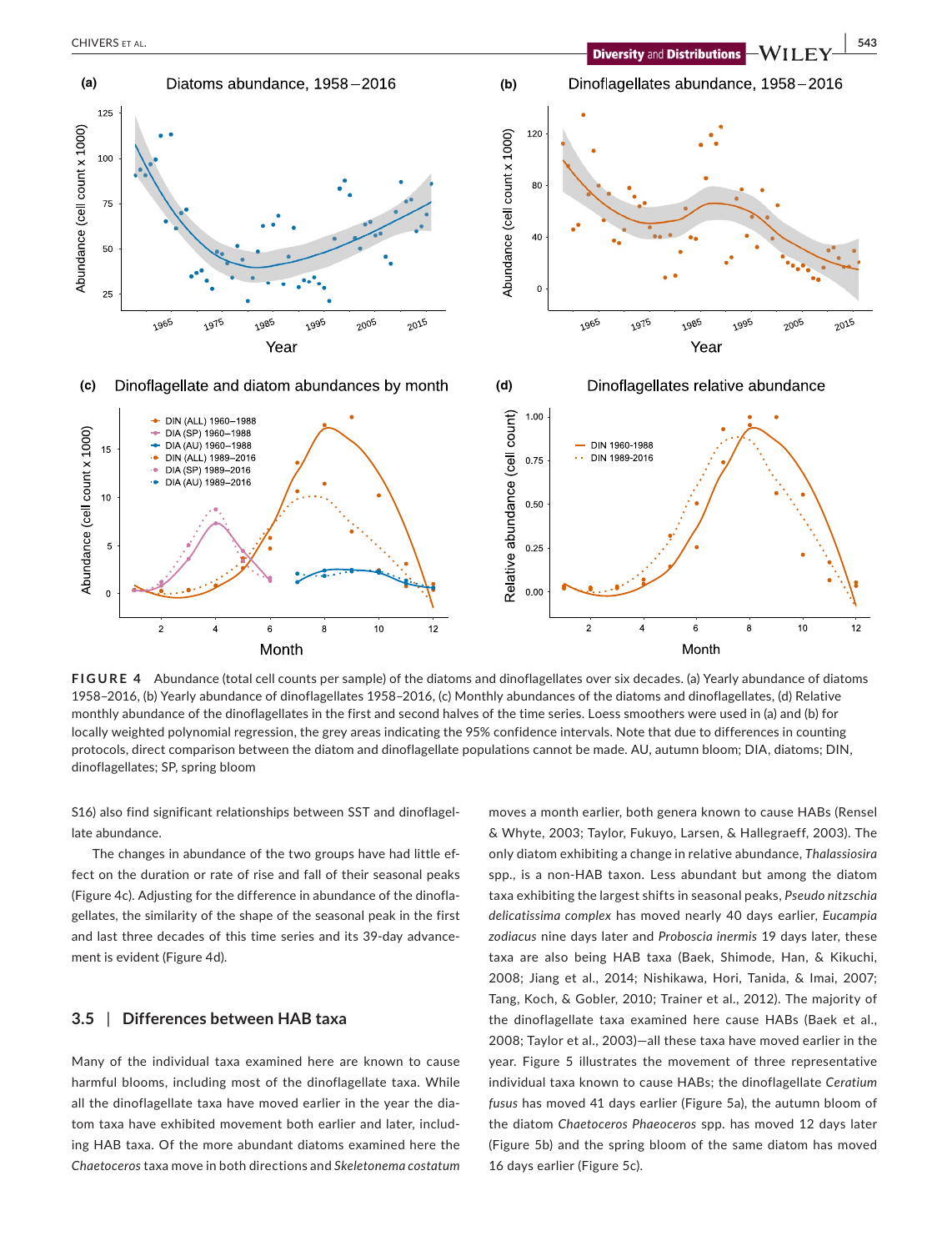

## **4** | **DISCUSSION**

A systematic change is occurring in temperate ocean systems in the classically described seasonal phytoplankton progression from diatom to dinoflagellate abundance. Our results suggest that the classic bimodal phytoplankton abundance pattern of a diatom peak in abundance in spring followed by a dinoflagellate peak in autumn with a drop in all phytoplankton abundance between peaks is being replaced by a single, long-lasting peak and that this change is driven by a major shift in the timing of peak abundance for dinoflagellates. Our work shows that changes in plankton phenology, noted by Edwards and Richardson (2004), have continued. Importantly, our analysis shows that there are

peak in abundance of the dinoflagellate *Ceratium fusus* (a) and the diatom *Chaetoceros Phaeoceros* spp. autumn bloom (b) and spring bloom (c). Loess smoothers were used for locally weighted polynomial regression, the grey areas indicating the 95% confidence interval for each line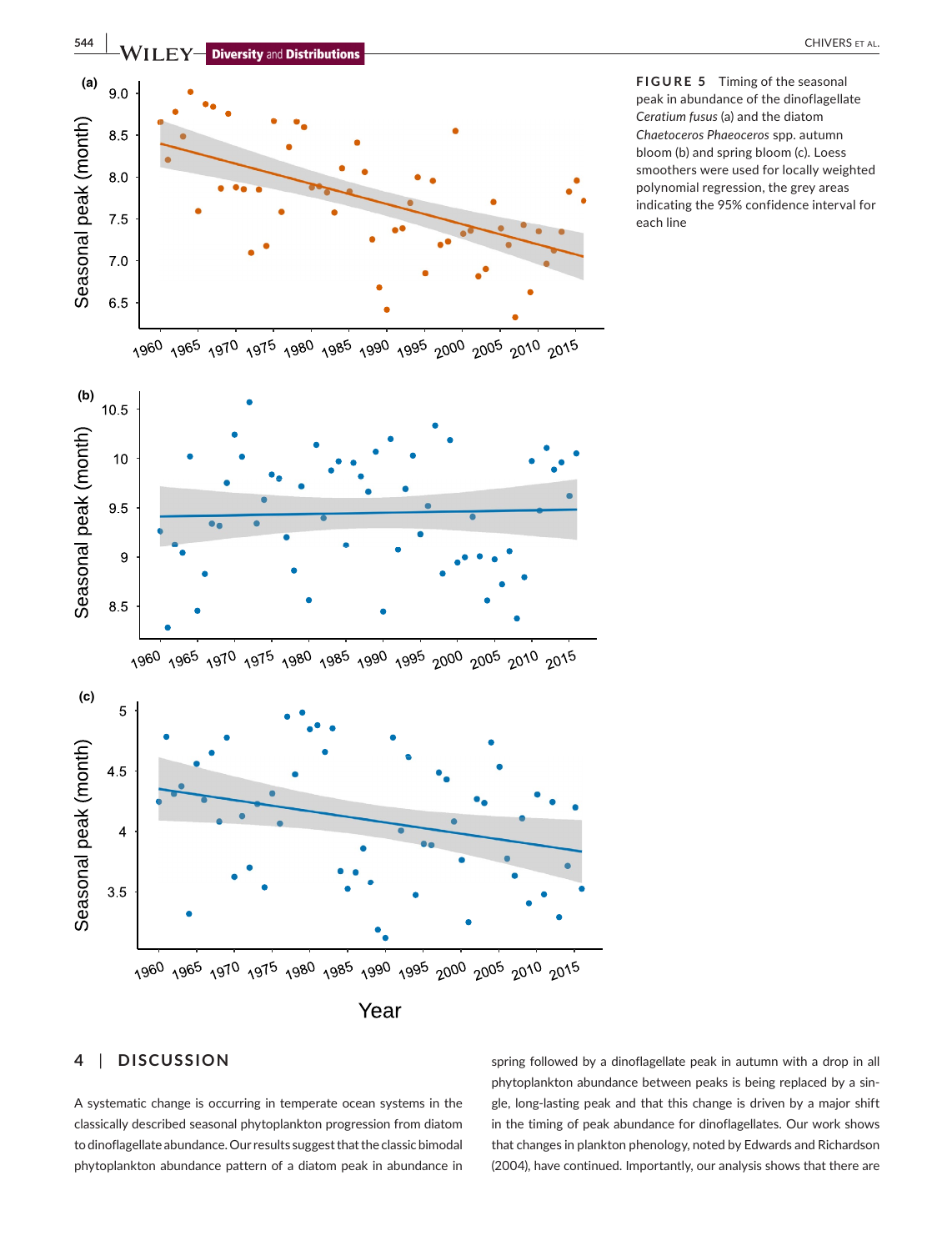**EXECUTERS ET AL.** SEE AL. A LAND SEE AL. A LAND SEE ALL AND SEE ALL AND SEE ALL AND SEE ALL AND SEE ALL AND SEE ALL AND SEE ALL AND SEE ALL AND SEE ALL AND SEE ALL AND SEE ALL AND SEE ALL AND SEE ALL AND SEE ALL AND SEE A

major differences in the phenological shifts between diatoms and dinoflagellates driven by environmental change. Furthermore, our results show a continued decline in the abundance of dinoflagellates that has been noted previously (Hinder et al., 2012). Hinder et al. (2012) reported that dinoflagellate abundance decreased across five decades with increasing temperature and windiness, although the mechanisms behind this relationship are unclear. Here, a key challenge is the disjunct between typically short duration laboratory experiments that examine phytoplankton responses to environmental conditions versus the much longer time-scales climate change operates across (Duarte, 2014).

The greater phenological change exhibited by dinoflagellates compared to diatoms may be linked to their different life histories. In temperate regions, the general seasonal pattern of plankton abundance has been well described (Boyce et al., 2017; Mann & Lazier, 2013). Typically diatoms bloom in spring and early summer when an increase in solar radiation and a reduction in wind-driven winter mixing lead to the development of stratification which, combined with increased illumination, means that diatoms can remain in the well-lit near-surface zones and propagate (Mann & Lazier, 2013). As summer progresses, stratification intensifies and near-surface nutrients become depleted, diatom abundance subsides and the dinoflagellates increasingly dominate using their mobility and mixotrophy to secure nutrients. The smaller autumn diatom bloom occurs as reducing solar heating weakens the thermocline and late-summer storms combine to increase vertical mixing, renewing the nutrients available to diatoms in the euphotic zone. In addition to the effects of nutrient stoichiometry, increasing heterotrophic pressure and parasitism may also be significant in the early diatom decline (Baker, Alegado, & Kemp, 2016; Brussaard, Kempers, Kop, Riegman, & Heldal, 1996; Guinder et al., 2018; Ji, Edwards, Mackas, Runge, & Thomas, 2010; Larsen et al., 2004). Given the importance of solar heating and reduced wind-driven mixing in the development of stratification, it is not unexpected that climate change may have profound implications for the phenology of plankton although often the specific links between environmental drivers and plankton abundance are opaque (Edwards & Richardson, 2004). Our analysis suggests that the most important environmental drivers of dinoflagellate phenology were the rate of spring SST rise, the absolute spring SST and interaction between SST and WSPD. The warming winter and spring SSTs that extend throughout the time series might be expected to lead to earlier spring stratification and promote earlier diatom blooms; however, this effect may have been counteracted by the increase in windiness that occurred in the first three decades of the time series which is also linked with the falling diatom numbers. Key to the finding that the spring diatom bloom has not advanced may be that at this time of year light levels may be limiting so diatoms can, generally, not bloom any earlier both because light intensities are too low and day length is too short. So compared to dinoflagellates, spring blooming diatoms may be more dependent on day length or light intensity rather than on temperature-mediated physiology, a view supported by observation in the East China Sea (Liu et al., 2016).

The importance of the rate of ocean warming occurring over a few weeks in spring has received little attention, especially compared with the focus on absolute temperatures; yet, the rate of spring warming is presumably a good index of the likely development and strength of spring stratification and the resulting levels of both near-surface nutrients and light available for phytoplankton (Garcia-Corral, Martinez-Ayala, Duarte, & Agusti, 2015; García-Martín et al., 2017; Smyth et al., 2014). Changes in environmental conditions are not impacting the timing of the diatom bloom but are causing the seasonal switch to dinoflagellates to occur earlier, which may be due to a more intense spring thermocline, hence limiting nutrient re-supply to near-surface waters as the spring and summer progress and so promote earlier removal of near-surface nutrients by diatoms. Of note here is that the increase in windiness evident in the first part of the time series largely occurs in winter and spring (Figure S4b), while in the summer windiness is much lower and hence may not have counteracted the effect of rising SSTs on summer stratification. Furthermore, it is possible that the increasing abundance of diatoms over the last three decades has resulted in a faster depletion of nutrients, leading to an earlier dinoflagellate bloom as suggested by Chiba et al. (2012). While it is well known that many areas of the ocean are warming, it is also often predicted that climate change will cause changes in storm occurrence and windiness, although these features of climate change receive less attention. The interplay we observed between windiness and SST highlights the importance of considering wind in future climate change scenarios.

We also observed differences in abundance between the two groups over the six decades. The consistent fall in dinoflagellate abundance may be due to the dinoflagellate peak moving earlier into warmer months. Boyce et al. (2017) found that phytoplankton phenocycle amplitude was negatively related to mean SST, especially at latitudes >30°N, and Gittings, Raitsos, Krokos, and Hoteit (2018) found the same effect in a tropical system. This could be due to increased heterotrophic production in warmer conditions leading to increased grazing pressure (Boyce et al., 2017; Ji et al., 2010; Wasmund, Nausch, & Feistel, 2013). Similarly, Barton, Lozier, and Williams (2015) have highlighted the potentially important role of grazing in driving long-term phytoplankton variability. Long-term changes in the relative abundance of diatoms and dinoflagellates linked to temperature and nutrient levels have also been noted elsewhere (Cloern & Jassby, 2012; Xiao et al., 2018). Alternatively, the declining abundance of dinoflagellates in warmer temperatures could be due to parasitic infections such as fungal infections, which can accelerate the termination of a bloom and result in a lower peak population (Frenken et al., 2016). Serranito, Jamet, Rossi, and Jamet (2019) also noted long-term changes in the size of dinoflagellates at a site in the Mediterranean, linked to changing nutrient levels. The complexity of understanding the mechanisms underpinning longterm changes in phytoplankton populations is further complicated by the fact that, even among a group such a dinoflagellates, we recorded major differences in the trends of both phenology and abundance across individual taxa.

Harmful algal blooms (HAB) are well known as a threat to the health of humans, marine taxa and fisheries (Jiang et al., 2014; Trainer et al., 2012). Their frequency and geographic range has increased in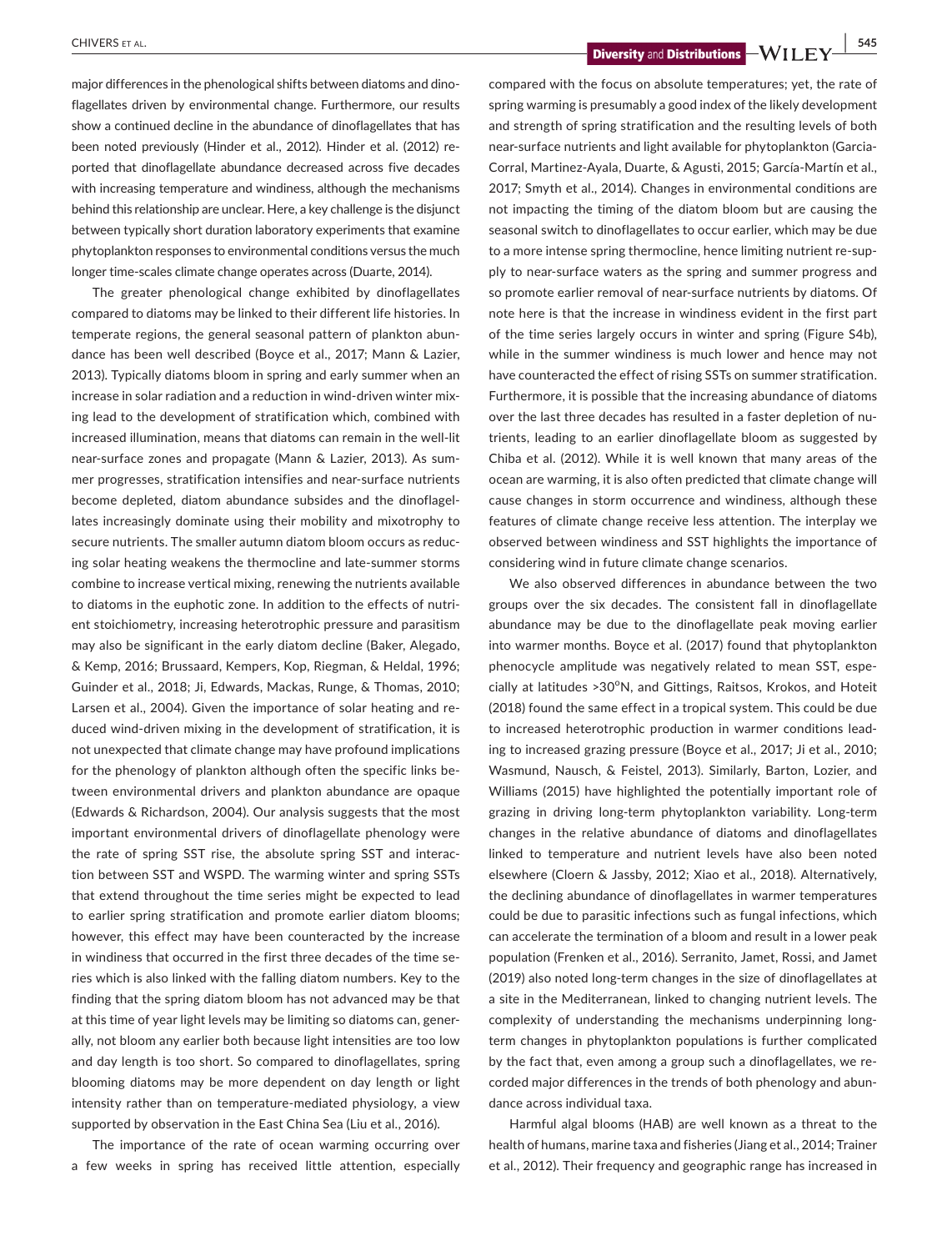**546 WILEY-Diversity** and **Distributions** 

the last few decades (Anderson, Boerlage, & Dixon, 2017; Glibert, Berdalet, Burford, Pitcher, & Zhou, 2018; Gobler et al., 2017; Heil, Glibert, & Fan, 2005), and our results suggest that the timing of the seasonal peaks of HAB taxa are moving both earlier and later in the year: the seasonal peaks of most taxa known to cause harmful blooms and examined here have moved earlier in the year, but some of the diatom HAB taxa have moved later in the year.

Our results suggest a linear, rather than nonlinear, shift in the timing of peak abundance by dinoflagellates across 59 years and hence the pace of phenological change has remained constant. This pattern contrasts with that reported in terrestrial systems, where there are instances of the rate of phenological change itself changing over time, such as a decline in the rate of change of spring leaf unfolding which may be due to adaptation (Fu et al., 2015). For marine dinoflagellates in the North Sea, it may be that there are currently no selective pressures driving adaptation and hence the continuous phenological shift in seasonal timing that we observed across six decades. Our work also underscores the rate at which marine plankton respond to changing conditions in comparison with terrestrial systems—the scale of the change observed in dinoflagellate blooming is far greater than advances reported for terrestrial taxa (Keenan et al., 2014; Parmesan, 2006; Root et al., 2003; Thackeray et al., 2016; Wolkovich et al., 2012).

Our results help shed light on previously reported major changes that have occurred in plankton phenology. Using integrated measures of phytoplankton biomass from both in situ sampling as well as satellite observations, there is evidence of a shift in the North Sea from a pattern of two distinct phytoplankton seasonal peaks (spring vs. late summer) in the 1950s to a more continuous spring-summer bloom since the mid-1980s (Raitsos et al., 2014). Our results show the earlier blooming of dinoflagellates is likely a key driver of this shift to a continuous bloom.

It is well known that phenological shifts in plankton prey availability can dominate levels of recruitment to commercial fisheries (Asch, 2015; Beaugrand, Brander, Lindley, Souissi, & Reid, 2003; Chevillot et al., 2017; Plagányi, 2017; Thackeray et al., 2016). Hence, while the reasons for the very different phenological shifts that we identified between diatoms and dinoflagellates remain equivocal, the wider ecosystem impacts are likely to be profound.

## **ACKNOWLEDGEMENTS**

We thank A.W. Walne for critical discussions. A funding consortium made up of governmental agencies from Canada, France, Iceland, the Netherlands, Portugal, the UK and the USA financially supports the CPR survey. We thank the staff at the CPR survey.

#### **CONFLICT OF INTERESTS**

The authors declare no competing financial interests.

## **DATA AVAILABILITY STATEMENT**

All code was written in the in the R statistical language (R Core Team, 2015)*,* which is open source and freely available. Enquiries about the code used here can be directed to the corresponding author.

## **ORCID**

## *William J. Chivers* **D** <https://orcid.org/0000-0002-9731-5441>

## **REFERENCES**

- Anderson, D. M., Boerlage, S. F., & Dixon, M. B. (Eds.). (2017). *Harmful Algal Blooms (HABs) and desalination: A guide to impacts, monitoring, and management*. Intergovernmental Oceanographic Commission of UNESCO, IOC Manuals and Guides No.78. IOC/2017/MG/78 (2017).
- Asch, R. G. (2015). Climate change and decadal shifts in the phenology of larval fishes in the California Current ecosystem. *Proceedings of the National Academy of Sciences*, *112*(30), E4065–E4074. [https://doi.](https://doi.org/10.1073/pnas.1421946112) [org/10.1073/pnas.1421946112](https://doi.org/10.1073/pnas.1421946112)
- Atkinson, A., Harmer, R. A., Widdicombe, C. E., McEvoy, A. J., Smyth, T. J., Cummings, D. G., … McConville, K. (2015). Questioning the role of phenology shifts and trophic mismatching in a planktonic food web. *Progress in Oceanography*, *137*, 498–512. [https://doi.org/10.1016/j.](https://doi.org/10.1016/j.pocean.2015.04.023) [pocean.2015.04.023](https://doi.org/10.1016/j.pocean.2015.04.023)
- Baek, S. H., Shimode, S., Han, M. S., & Kikuchi, T. (2008). Growth of dinoflagellates, *Ceratium furca* and *Ceratium fusus* in Sagami Bay, Japan: The role of nutrients. *Harmful Algae*, *7*(6), 729–739. [https://doi.](https://doi.org/10.1016/j.hal.2008.02.007) [org/10.1016/j.hal.2008.02.007](https://doi.org/10.1016/j.hal.2008.02.007)
- Baker, L. J., Alegado, R. A., & Kemp, P. F. (2016). Response of diatom-associated bacteria to host growth state, nutrient concentrations, and viral host infection in a model system. *Environmental Microbiology Reports*, *8*(5), 917–927.<https://doi.org/10.1111/1758-2229.12456>
- Barton, A. D., Irwin, A. J., Finkel, Z. V., & Stock, C. A. (2016). Anthropogenic climate change drives shift and shuffle in North Atlantic phytoplankton communities. *Proceedings of the National Academy of Sciences*, *113*(11), 2964–2969.<https://doi.org/10.1073/pnas.1519080113>
- Barton, A. D., Lozier, M. S., & Williams, R. G. (2015). Physical controls of variability in North Atlantic phytoplankton communities. *Limnology and Oceanography*, *60*, 181–197. <https://doi.org/10.1002/lno.10011>
- Batten, S. D., Clark, R., Flinkman, J., Hays, G., John, E., John, A., … Walne, A. (2003). CPR sampling: The technical background, materials and methods, consistency and comparability. *Progress in Oceanography*, *58*(2–4), 193–215.<https://doi.org/10.1016/j.pocean.2003.08.004>
- Beaugrand, G., Brander, K. M., Lindley, J. A., Souissi, S., & Reid, P. C. (2003). Plankton effect on cod recruitment in the North Sea. *Nature*, *426*(6967), 661. <https://doi.org/10.1038/nature02164>
- Bedford, J., Johns, D., Greenstreet, S., & McQuatters-Gollop, A. (2018). Plankton as prevailing conditions: A surveillance role for plankton indicators within the Marine Strategy Framework Directive. *Marine Policy*, *89*, 109–115. <https://doi.org/10.1016/j.marpol.2017.12.021>
- Boyce, D. G., Petrie, B., Frank, K. T., Worm, B., & Leggett, W. C. (2017). Environmental structuring of marine plankton phenology. *Nature Ecology and Evolution*, *1*(10), 1484. [https://doi.org/10.1038/](https://doi.org/10.1038/s41559-017-0287-3) [s41559-017-0287-3](https://doi.org/10.1038/s41559-017-0287-3)
- Brussaard, C. P. D., Kempers, R. S., Kop, A. J., Riegman, R., & Heldal, M. (1996). Virus-like particles in a summer bloom of Emiliania huxleyi in the North Sea. *Aquatic Microbial Ecology*, *10*(2), 105–113. [https://doi.](https://doi.org/10.3354/ame010105) [org/10.3354/ame010105](https://doi.org/10.3354/ame010105)
- Chevillot, X., Drouineau, H., Lambert, P., Carassou, L., Sautour, B., & Lobry, J. (2017). Toward a phenological mismatch in estuarine pelagic food web? *PLoS ONE*, *12*(3), e0173752. [https://doi.org/10.1371/](https://doi.org/10.1371/journal.pone.0173752) [journal.pone.0173752](https://doi.org/10.1371/journal.pone.0173752)
- Chiba, S., Batten, S., Sasaoka, K., Sasai, Y., & Sugisaki, H. (2012). Influence of the Pacific Decadal Oscillation on phytoplankton phenology and community structure in the western North Pacific. *Geophysical Research Letters*, *39*(15).<https://doi.org/10.1029/2012GL052912>
- Chivers, W. J., Walne, A. W., & Hays, G. C. (2017). Mismatch between marine plankton range movements and the velocity of climate change. *Nature Communications*, *8*, 14434. <https://doi.org/10.1038/ncomms14434>
- Cloern, J. E., & Jassby, A. D. (2012). Drivers of change in estuarine-coastal ecosystems: Discoveries from four decades of study in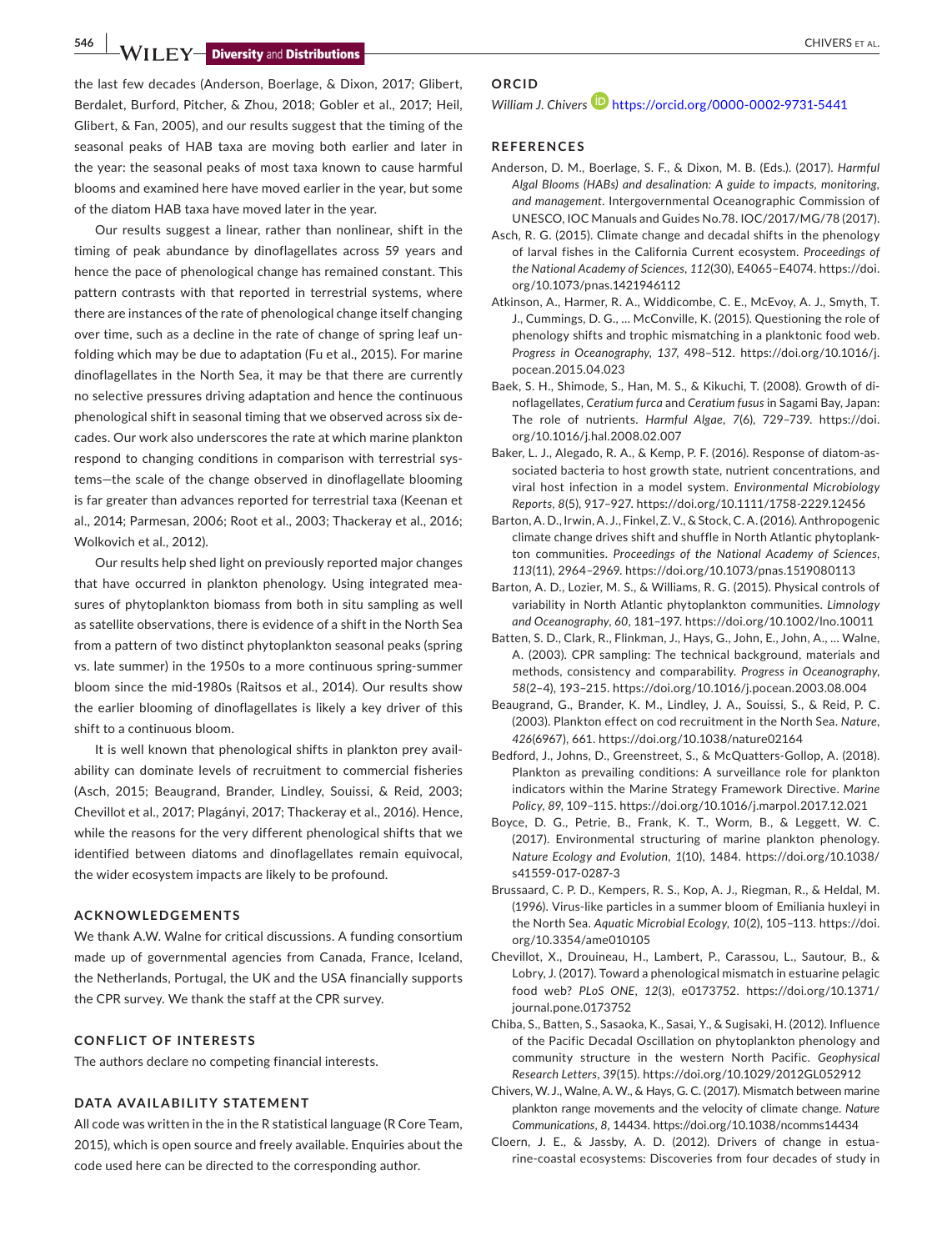San Francisco. *Bay. Reviews of Geophysics*, *50*, RG4001. [https://doi.](https://doi.org/10.1029/2012RG000397) [org/10.1029/2012RG000397](https://doi.org/10.1029/2012RG000397)

- Duarte, C. M. (2014). Global change and the future ocean: A grand challenge for marine sciences. *Frontiers in Marine Science*, *1*, 63. [https://](https://doi.org/10.3389/fmars.2014.00063) [doi.org/10.3389/fmars.2014.00063](https://doi.org/10.3389/fmars.2014.00063)
- Edwards, M., Beaugrand, G., Hays, G. C., Koslow, J. A., & Richardson, A. J. (2010). Multi-decadal oceanic ecological datasets and their application in marine policy and management. *Trends in Ecology and Evolution*, *25*(10), 602–610. [https://doi.org/10.1016/j.](https://doi.org/10.1016/j.tree.2010.07.007) [tree.2010.07.007](https://doi.org/10.1016/j.tree.2010.07.007)
- Edwards, M., Johns, D. G., Leterme, S. C., Svendsen, E., & Richardson, A. J. (2006). Regional climate change and harmful algal blooms in the northeast Atlantic. *Limnology and Oceanography*, *51*(2), 820–829. <https://doi.org/10.4319/lo.2006.51.2.0820>
- Edwards, M., & Richardson, A. J. (2004). Impact of climate change on marine pelagic phenology and trophic mismatch. *Nature*, *430*(7002), 881. <https://doi.org/10.1038/nature02808>
- Freeman, E., Woodruff, S. D., Worley, S. J., Lubker, S. J., Kent, E. C., Angel, W. E., … Gloeden, W. (2017). ICOADS Release 3.0: A major update to the historical marine climate record. *International Journal of Climatology*, *37*(5), 2211–2232.
- Frenken, T., Velthuis, M., de Senerpont Domis, L. N., Stephan, S., Aben, R., Kosten, S., … Van de Waal, D. B. (2016). Warming accelerates termination of a phytoplankton spring bloom by fungal parasites. *Global Change Biology*, *22*(1), 299–309.<https://doi.org/10.1111/gcb.13095>
- Fu, Y. H., Zhao, H., Piao, S., Peaucelle, M., Peng, S., Zhou, G., … Janssens, I. A. (2015). Declining global warming effects on the phenology of spring leaf unfolding. *Nature*, *526*(7571), 104. [https://doi.](https://doi.org/10.1038/nature15402) [org/10.1038/nature15402](https://doi.org/10.1038/nature15402)
- Garcia-Corral, L. S., Martinez-Ayala, J., Duarte, C. M., & Agusti, S. (2015). Experimental assessment of cumulative temperature and UV-B radiation effects on Mediterranean plankton metabolism. *Frontiers in Marine Science*, *2*, 48. <https://doi.org/10.3389/fmars.2015.00048>
- García-Martín, E. E., Daniels, C. J., Davidson, K., Davis, C. E., Mahaffey, C., Mayers, K. M., Robinson, C. (2017). Seasonal changes in plankton respiration and bacterial metabolism in a temperate shelf sea. *Progress in Oceanography*, *117*, 101884.
- Gittings, J. A., Raitsos, D. E., Krokos, G., & Hoteit, I. (2018). Impacts of warming on phytoplankton abundance and phenology in a typical tropical marine ecosystem. *Scientific Reports*, *8*(1), 2240. [https://doi.](https://doi.org/10.1038/s41598-018-20560-5) [org/10.1038/s41598-018-20560-5](https://doi.org/10.1038/s41598-018-20560-5)
- Glibert, P. M., Berdalet, E., Burford, M. A., Pitcher, G. C., & Zhou, M. (2018). Introduction to the Global Ecology and Oceanography of Harmful Algal Blooms (GEOHAB) Synthesis. In *Global ecology and oceanography of harmful algal blooms* (pp. 3–7). Cham, Switzerland: Springer.
- Gobler, C. J., Doherty, O. M., Hattenrath-Lehmann, T. K., Griffith, A. W., Kang, Y., & Litaker, R. W. (2017). Ocean warming since 1982 has expanded the niche of toxic algal blooms in the North Atlantic and North Pacific oceans. *Proceedings of the National Academy of Sciences*, *114*(19), 4975–4980.<https://doi.org/10.1073/pnas.1619575114>
- Guinder, V. A., Carcedo, M. C., Buzzi, N., Molinero, J. C., Abbate, C. L., Melisa, F. S., … Kühn, S. (2018). Ephemeral parasitism on blooming diatoms in a temperate estuary. *Marine and Freshwater Research*, *69*(1), 128–133. <https://doi.org/10.1071/MF17062>
- Hegland, S. J., Nielsen, A., Lázaro, A., Bjerknes, A. L., & Totland, Ø. (2009). How does climate warming affect plant-pollinator interactions? *Ecology Letters*, *12*(2), 184–195. [https://doi.](https://doi.org/10.1111/j.1461-0248.2008.01269.x) [org/10.1111/j.1461-0248.2008.01269.x](https://doi.org/10.1111/j.1461-0248.2008.01269.x)
- Heil, C. A., Glibert, P. M., & Fan, C. (2005). *Prorocentrum minimum* (Pavillard) Schiller: A review of a harmful algal bloom species of growing worldwide importance. *Harmful Algae*, *4*(3), 449–470. [https://doi.](https://doi.org/10.1016/j.hal.2004.08.003) [org/10.1016/j.hal.2004.08.003](https://doi.org/10.1016/j.hal.2004.08.003)
- Hinder, S. L., Hays, G. C., Edwards, M., Roberts, E. C., Walne, A. W., & Gravenor, M. B. (2012). Changes in marine dinoflagellate and diatom

abundance under climate change. *Nature Climate Change*, *2*(4), 271. <https://doi.org/10.1038/nclimate1388>

- Howells, R. J., Burthe, S. J., Green, J. A., Harris, M. P., Newell, M. A., Butler, A., … Daunt, F. (2017). From days to decades: Short-and longterm variation in environmental conditions affect offspring diet composition of a marine top predator. *Marine Ecology Progress Series*, *583*, 227–242.<https://doi.org/10.3354/meps12343>
- Hunter-Cevera, K. R., Neubert, M. G., Olson, R. J., Solow, A. R., Shalapyonok, A., & Sosik, H. M. (2016). Physiological and ecological drivers of early spring blooms of a coastal phytoplankter. *Science*, *354*(6310), 326–329.
- Ji, R., Edwards, M., Mackas, D. L., Runge, J. A., & Thomas, A. C. (2010). Marine plankton phenology and life history in a changing climate: Current research and future directions. *Journal of Plankton Research*, *32*(10), 1355–1368.<https://doi.org/10.1093/plankt/fbq062>
- Jiang, L., Eriksson, J., Lage, S., Jonasson, S., Shams, S., Mehine, M., … Rasmussen, U. (2014). Diatoms: A novel source for the neurotoxin BMAA in aquatic environments. *PLoS ONE*, *9*(1), e84578. [https://doi.](https://doi.org/10.1371/journal.pone.0084578) [org/10.1371/journal.pone.0084578](https://doi.org/10.1371/journal.pone.0084578)
- Keenan, T. F., Gray, J., Friedl, M. A., Toomey, M., Bohrer, G., Hollinger, D. Y., … Richardson, A. D. (2014). Net carbon uptake has increased through warming-induced changes in temperate forest phenology. *Nature Climate Change*, *4*(7), 598. [https://doi.org/10.1038/nclim](https://doi.org/10.1038/nclimate2253) [ate2253](https://doi.org/10.1038/nclimate2253)
- Larsen, A., Flaten, G. A. F., Sandaa, R.-A., Castberg, T., Thyrhaug, R., Erga, S. R., … Bratbak, G. (2004). Spring phytoplankton bloom dynamics in Norwegian coastal waters: Microbial community succession and diversity. *Limnology and Oceanography*, *49*(1), 180–190. [https://doi.](https://doi.org/10.4319/lo.2004.49.1.0180) [org/10.4319/lo.2004.49.1.0180](https://doi.org/10.4319/lo.2004.49.1.0180)
- Liu, X., Xiao, W. P., Landry, M. R., Chiang, K. P., Wang, L., & Huang, B. Q. (2016). Responses of phytoplankton communities to environmental variability in the East China Sea. *Ecosystems*, *19*, 832–849. [https://doi.](https://doi.org/10.1007/s10021-016-9970-5) [org/10.1007/s10021-016-9970-5](https://doi.org/10.1007/s10021-016-9970-5)
- Mann, K. H., & Lazier, J. R. (2013). *Dynamics of marine ecosystems: Biological-physical interactions in the oceans*. Hoboken, NJ: John Wiley & Sons.
- McQuatters-Gollop, A., Reid, P. C., Edwards, M., Burkill, P. H., Castellani, C., Batten, S., … Pena, A. (2011). Is there a decline in marine phytoplankton? *Nature*, *472*(7342), E6. [https://doi.org/10.1038/natur](https://doi.org/10.1038/nature09950) [e09950](https://doi.org/10.1038/nature09950)
- Nishikawa, T., Hori, Y., Tanida, K., & Imai, I. (2007). Population dynamics of the harmful diatom *Eucampia zodiacus* Ehrenberg causing bleachings of *Porphyra thalli* in aquaculture in Harima-Nada, the Seto Inland Sea. *Japan. Harmful Algae*, *6*(6), 763–773. [https://doi.org/10.1016/j.](https://doi.org/10.1016/j.hal.2007.04.005) [hal.2007.04.005](https://doi.org/10.1016/j.hal.2007.04.005)
- Parmesan, C. (2006). Ecological and evolutionary responses to recent climate change. *Annual Review of Ecology Evolution and Systematics*, *37*, 637–669. [https://doi.org/10.1146/annurev.ecols](https://doi.org/10.1146/annurev.ecolsys.37.091305.110100) [ys.37.091305.110100](https://doi.org/10.1146/annurev.ecolsys.37.091305.110100)
- Pecl, G. T., Araújo, M. B., Bell, J. D., Blanchard, J., Bonebrake, T. C., Chen, I.-C., … Williams, S. E. (2017). Biodiversity redistribution under climate change: Impacts on ecosystems and human well-being. *Science*, *355*(6332), eaai9214.<https://doi.org/10.1126/science.aai9214>
- Plagányi, É. E. (2017). Getting to the bottom of global fishery catches. *Proceedings of the National Academy of Sciences*, *114*(8), 1759–1761. <https://doi.org/10.1073/pnas.1700187114>
- Pyper, B. J., & Peterman, R. M. (1998). Comparison of methods to account for autocorrelation in correlation analyses of fish data. *Canadian Journal of Fisheries and Aquatic Sciences*, *55*(9), 2127–2140. [https://](https://doi.org/10.1139/f98-104) [doi.org/10.1139/f98-104](https://doi.org/10.1139/f98-104)
- R Core Team. (2015). *R: A language and environment for statistical computing*. Vienna, Austria: R Foundation for Statistical Computing.
- Raitsos, D. E., Pradhan, Y., Lavender, S. J., Hoteit, I., McQuatters-Gollop, A., Reid, P. C., & Richardson, A. J. (2014). From silk to satellite: Half a century of ocean colour anomalies in the Northeast Atlantic.